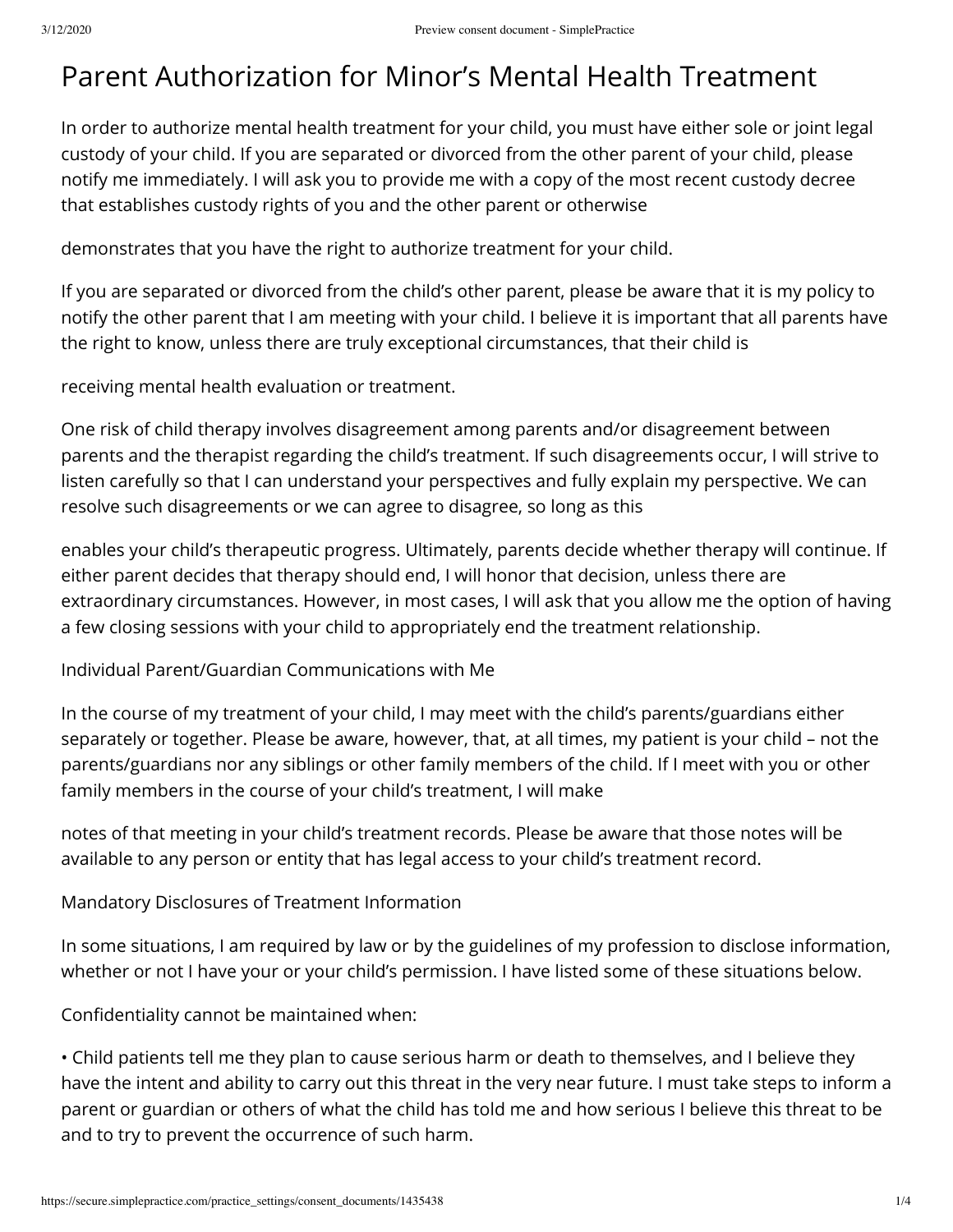• Child patients tell me they plan to cause serious harm or death to someone else, and I believe they have the intent and ability to carry out this threat in the very near future. In this situation, I must inform a parent or guardian or others, and I may be required to inform the person who is the target of the threatened harm [and the police].

• Child patients are doing things that could cause serious harm to them or someone else, even if they do not intend to harm themselves or another person. In these situations, I will need to use my professional judgment to decide whether a parent or guardian should be informed.

• Child patients tell me, or I otherwise learn that, it appears that a child is being neglected or abused– physically, sexually or emotionally–or that it appears that they have been neglected or abused in the past. In this situation, I am [may be] required by law to report the alleged abuse to the appropriate state child-protective agency.

• I am ordered by a court to disclose information.

Disclosure of Minor's Treatment Information to Parents

Therapy is most effective when a trusting relationship exists between the therapist and the client. Privacy is especially important in earning and keeping that trust. As a result, it is important for children to have a "zone of privacy" where children feel free to discuss personal matters without fear that their thoughts and feelings will be immediately communicated to their parents. This is particularly true for adolescents who are naturally developing a greater sense of independence and autonomy.

It is my policy to provide you with general information about your child's treatment, but NOT to share specific information your child has disclosed to me without your child's agreement. This includes activities and behavior that you would not approve of — or might be upset by — but that do not put your child at risk of serious and immediate harm. However, if your child's risk-taking

behavior becomes more serious, then I will need to use my professional judgment to decide whether your child is in serious and immediate danger of harm. If I feel that your child is in such danger, I will communicate this information to you. You can always ask me questions about the types of information I would disclose. You can ask in the form of "hypothetical situations," such as: "If a child told you that he or she were doing

**\_\_**\_\_, would you tell the parents?"

Even when we have agreed to keep your child's treatment information confidential from you, I may believe that it is important for you to know about a particular situation that is going on in your child's life. In these situations, I will encourage your child to tell you, and I will help your child find the best way to do so. Also, when meeting with you, I may sometimes describe your

child's problems in general terms, without using specifics, in order to help you know how to be more helpful to your child.

Disclosure of Minor's Treatment Records to Parents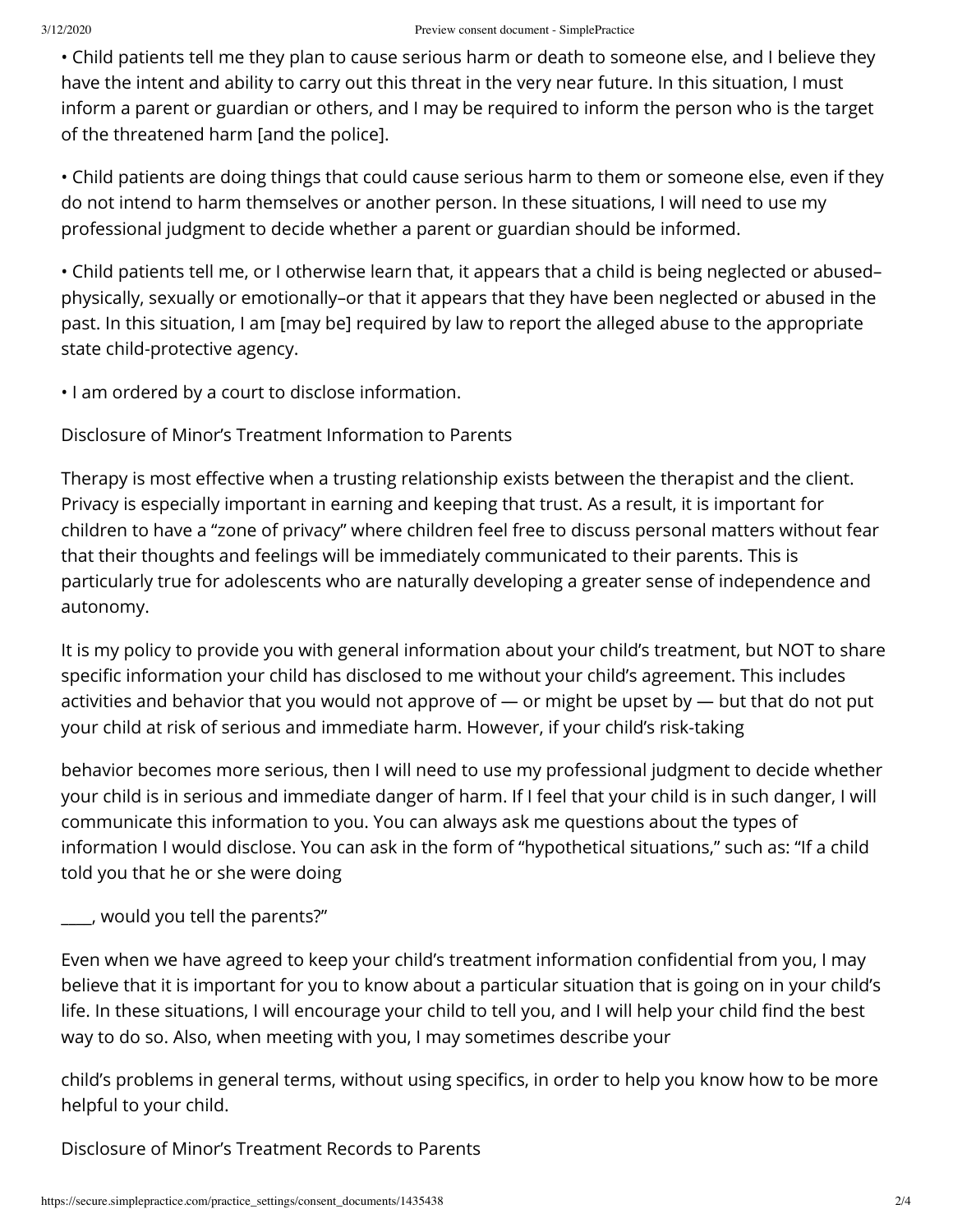Although the laws of California may give parents the right to see any written records I keep about your child's treatment, by signing this agreement, you are agreeing that your child or teen should have a "zone of privacy" in their meetings with me, and you agree not to request access to your child's written treatment records.

Parent/Guardian Agreement Not to Use Minor's Therapy Information/Records in Custody Litigation

When a family is in conflict, particularly conflict due to parental separation or divorce, it is very difficult for everyone, particularly for children. Although my responsibility to your child may require my helping to address conflicts between the child's parents, my role will be strictly limited to providing treatment to your child. You agree that in any child custody/visitation

proceedings, neither of you will seek to subpoena my records or ask me to testify in court, whether in person or by affidavit, or to provide letters or documentation expressing my opinion about parental fitness or custody/visitation arrangements.

Please note that your agreement may not prevent a judge from requiring my testimony, even though I will not do so unless legally compelled. If I am required to testify, I am ethically bound not to give my opinion about either parent's custody, visitation suitability, or fitness. If the court appoints a custody evaluator, guardian ad litem, or parenting coordinator, I will provide

information as needed, if appropriate releases are signed or a court order is provided, but I will not make any recommendation about the final decision(s). Furthermore, if I am required to appear as a witness or to otherwise perform work related to any legal matter, the party responsible for my participation agrees to reimburse me \$150 per hour for time spent traveling, speaking with attorneys, reviewing and preparing documents, testifying, being in attendance, and any other case-related costs.

Child/Adolescent Client:

By signing below, you show that you have read and understood the policies described above. If you have any questions as we progress with therapy, you can ask me at any time.

Minor's Signature\* **\_\_\_\_\_\_\_\_\_\_\_\_\_ Date\_\_\_\_**\_\_\_\_\_

Parent/Guardian of Minor Client:

I will refrain from requesting detailed information about individual therapy sessions with my child. I understand that I will be provided with periodic updates about general progress, and/or may be asked to participate in therapy sessions as needed. Although I may have the legal right to request written records/session notes since my child is a minor, I agree NOT to request these records in order to respect the confidentiality of my

child's/adolescent's treatment.

I understand that I will be informed about situations that could endanger my child. I know this decision to breach confidentiality in these circumstances is up to the therapist's professional judgment, unless otherwise noted above.